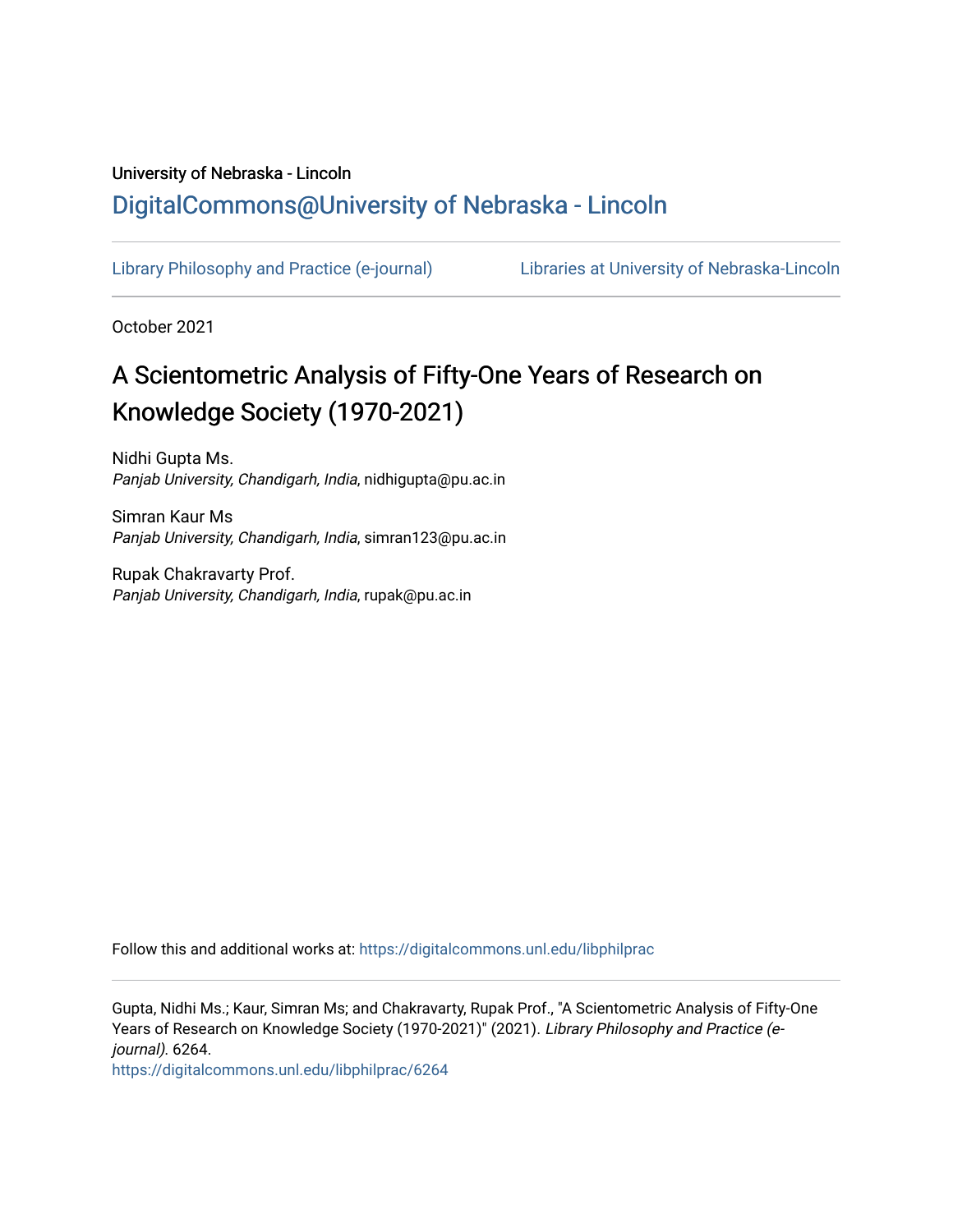# **A Scientometric Analysis of Fifty-One Years of Research on Knowledge Society (1970-2021)**

#### **Abstract**

**Purpose -** This paper aims to examine the trends of Knowledge society (KS) research, discuss the knowledge structure and analyze the current research hot spots in KS field for the period 1970-2021.

**Design/methodology/approach** – The bibliographic data of 3108 scientific documents indexed in the Scopus database were retrieved for the period 1970 to 2021(till March). Two data analytics and visualization software i.e., VOSviewer (VV) - desktop app and Biblioshiny - a web-interface for Bibliometrix R-package was used to explore and understand the various bibliometric and scientometric indicators including prolific authors, affiliations, cited documents, co-authorship and co-citation analysis apart from network mapping.

**Findings** – The findings indicated a positive growth trend in the publications from 2004 to 2013 followed by a decline. The top contributing author was Garcia-Penalvo, F.J. (University of Salamanca, Spain). The three-fold analysis of KS publications revealed that the institutions from Spain published more on the topics related to KS research. "Communications in Computer and Information Science" found to be the core journal in which most of the KS literature has been published.

**Originality/value -** The insights accumulated from this study will provide stakeholders a glimpse of the contributions and advancement of "Knowledge Society" field and bring forth the directions for future scientific endeavors.

**Keywords -** Knowledge Society, Scientometric, Co-authorship, Co-citation, VOSviewer, Bibliometrix **Paper type -** Research paper

#### **Introduction**

The idea of a knowledge society dates back to the dawn of civilization. The innovation and development in the last few decades cause the transition of Agrarian society to Industrial society and further leads to the emergence of knowledge society. The term knowledge society was first coined by Peter F. Drucker in 1969 (Drucker, 1969). The global transformations of contemporary societies rely heavily on information and knowledge. While information refers to the technological possibilities of the digital age, the concept of knowledge society focuses on the issues and solutions for making sense of information. These societies have demonstrated a superior ability to leverage the knowledge resources that exist within them (Krohn, 2001). The term 'knowledge society' is commonly used to refer the advanced economy where majority of operations are knowledge-based (Hearn and Rooney, 2002). In an era of globalization and competitiveness, Knowledge is created and evaluated as an asset and a valuable economic resource by a highly efficient and visible group of knowledge experts. Regional and national governments have turned to knowledge as a strategic asset for sustainable economic advantage. The creation and transferring of knowledge is vital for individual and organizational success (Kumar and Mohindra, 2015). Individuals, groups and countries benefit from knowledge societies, which include social, ethical, and political elements. Singapore, for example, began as a developing country with shantytowns upon independence and by encouraging knowledge and creativity, produced economic development rates that exceeded those of most developed nations in just four decades. Knowledge societies have the following characteristics: they are part of the knowledge economy, they have a high absorption capacity, they have structures and cultures that facilitate frictionless knowledge diffusion and sharing, they go through a complex chain of reaction production and distribution including inter-functional collaboration, and they are long-term learning communities with a focus on innovation (UNESCO, 2017)

#### *Definition:*

"Knowledge society is a society that generates, processes, shares and makes knowledge available to all its members. It is a society in which the creation, dissemination and utilization of information and knowledge are the most important factors of production. Intellectual capital is the most powerful producer of wealth in societies" (Tweheyo, 2021).

"A new society formed as a result of the contemporary societal change pushed by technological innovation and institutional transformation, which is not only about technological innovations, but also about human beings, their personal growth and their individual creativity, experience and participation in the generation of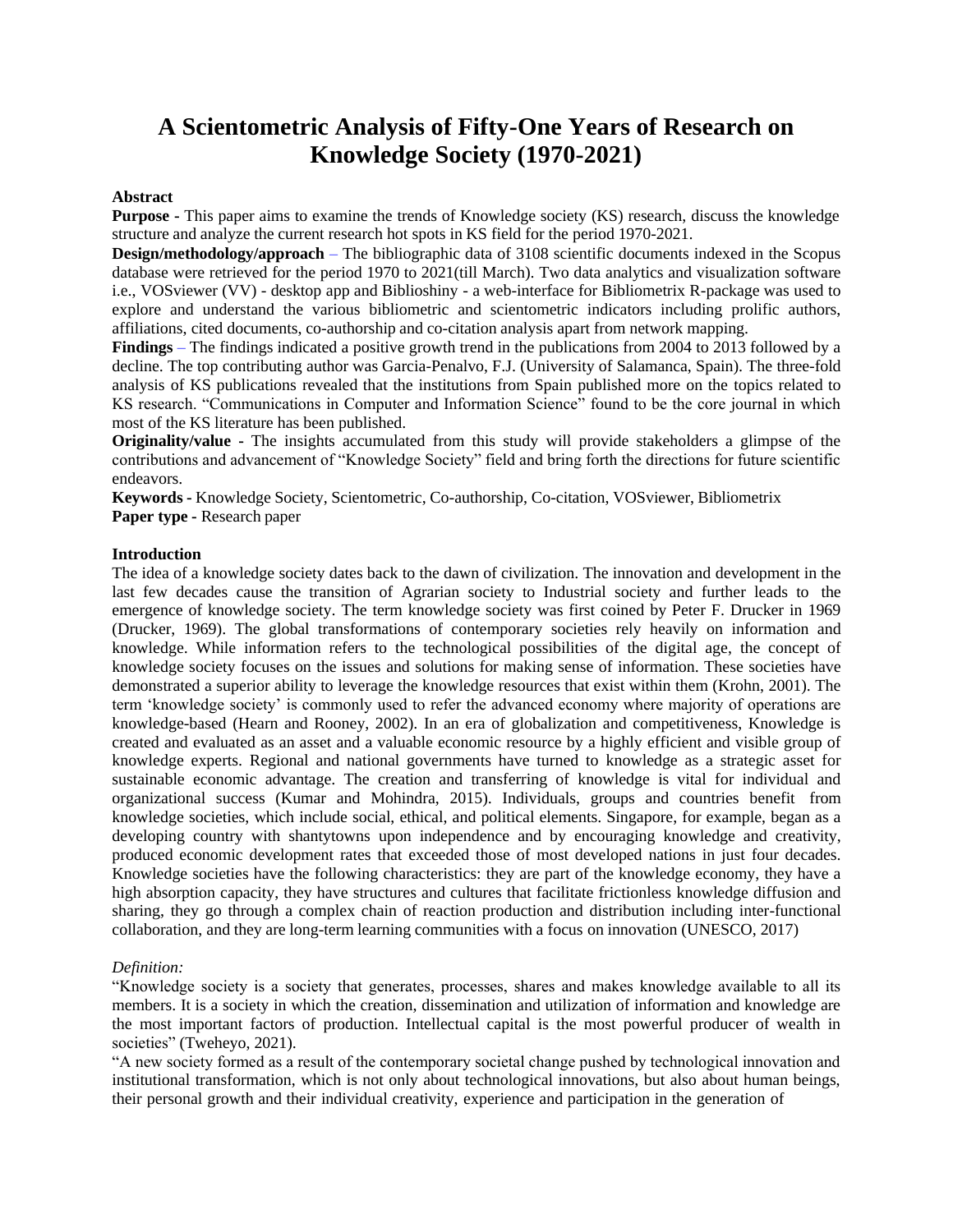knowledge. The primary role in a knowledge society is to ensure that its knowledge sources are passed on and advanced by each generation" (Yigitcanlar, 2015).

"Advanced societies reaching a stage of development predominantly based on production and utilization of knowledge" (Zacher, 2015).

#### *UNESCO and Knowledge Societies*

Organization strives to promote inclusive knowledge societies and empower local communities by expanding access to, preservation of, and sharing of information and knowledge. Knowledge societies, according to UNESCO, must be built on four pillars [\(https://en.unesco.org/themes/building-knowledge-societies\)](https://en.unesco.org/themes/building-knowledge-societies)



**Figure 1.** Four Pillars of Knowledge Society

Figure 1. depicts those human rights and fundamental freedom, especially freedom of expression, should be at the heart of knowledge societies. They should also ensure that the right to education and all cultural rights are fully realized. Production and diffusion of educational, scientific, and cultural materials, preservation of the digital heritage, and teaching & learning quality should all be considered critical factors in knowledge societies.

#### **Global Knowledge Index (GKI) 2020**

The GKI from Knowledge4All initiative is a flagship product of the partnership between the United Nations Development Programme (UNDP) and the Mohammed Bin Rashid Al Maktoum Knowledge Foundation (MBRF). GKI has been produced annually since 2017 covering 138 countries and 199 indicators [\(https://www.undp.org/publications/global-knowledge-index-2020\)](https://www.undp.org/publications/global-knowledge-index-2020). The aim is to capture the multidimensional nature of knowledge and measures the knowledge performance of countries based on seven components: Pre-University education, Technical and vocational education and training, Higher education, Research, development and innovation, Information and communications technology, Economy and the General enabling environment. GKI guides the policymakers, researchers, civil society and private sectors to collaborate and gives a more meaningful and insightful exploration on different aspects of knowledge policies to propel economic growth and development, fostering knowledge-based societies and bridge knowledge gaps. The GKI has emerged as a replacement to the World Bank's well known Knowledge Economy Index, 2012. Whereas the World Bank index was primarily focused on the dimensions that directly related to the knowledge economy formation, the GKI goes beyond the economic aspect and encompasses the factors of innovation,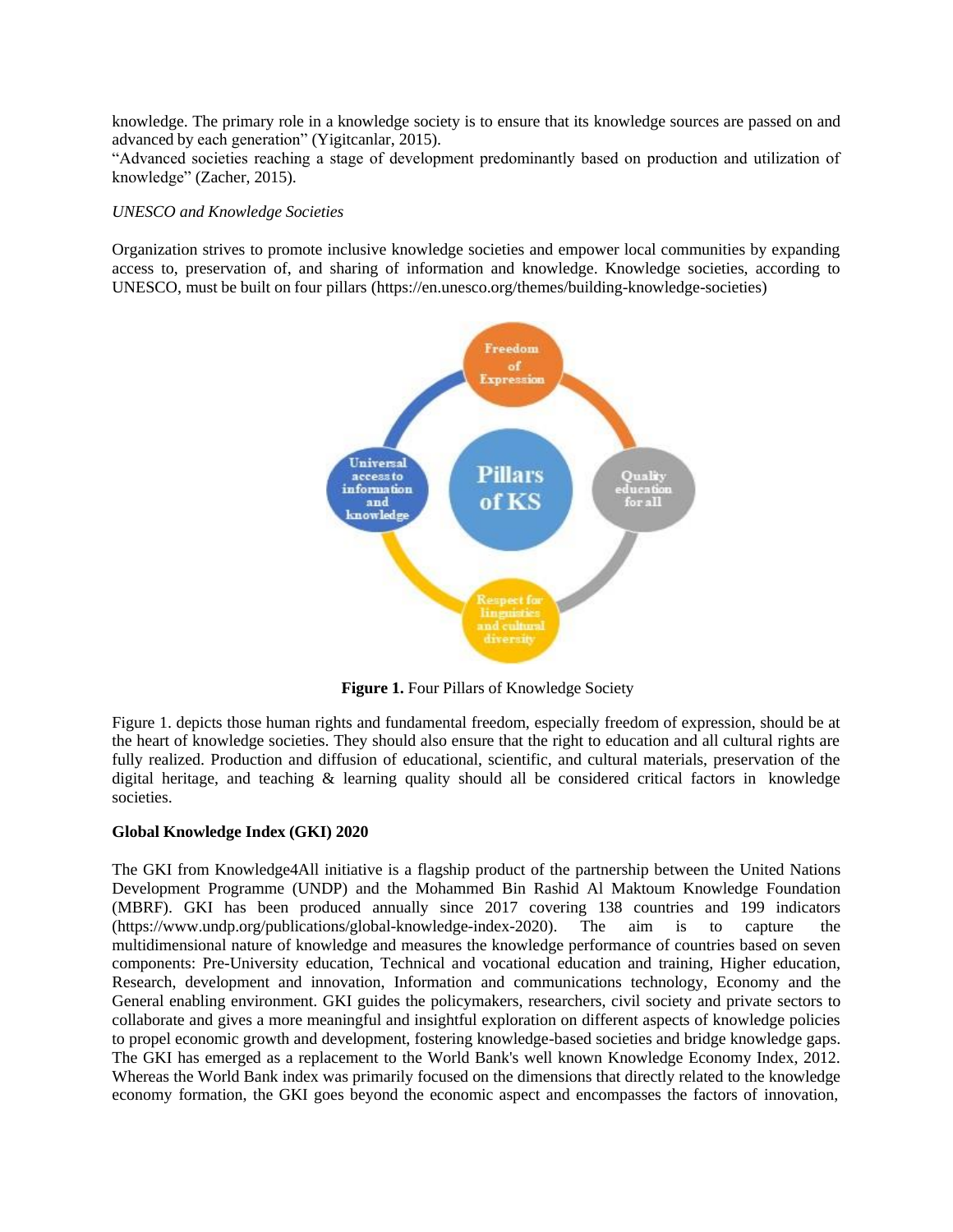economy, education and the enabling environment. Knowledge4all also allows users to discover knowledge products anytime anywhere through its Android and an iOS app [\(https://www.knowledge4all.com/en/Home\)](https://www.knowledge4all.com/en/Home). A few of the GKI analytics and visualizations have been illustrated as under:



*a) Global Performance* : The dashboard in fig.2 highlights a general overview of the GKI 2020 indicators. It visualizes the knowledge dimensions within and across countries.

**Figure 2.** Global Performance

*b) Top Improvers:* Fig. 3 shows the top improving countries per indicator. Only positive changes are visualized by comparing ranks of 2019 and 2020. A 'country performance summary' section has been added in GKI 2020 wherein it describes the country performance as leading, strong, moderate, modest or weak according to its GKI score and rank. In the fig.3, Egypt stands as the top improving country in 2020. However, Egypt is a moderate performer in terms of its knowledge infrastructure. It ranked 72<sup>nd</sup> out of 138 countries. On the other hand, China is a strong performer in terms of its knowledge infrastructure and secured 31<sup>st</sup> rank among 138 countries.

| Global Knowledge Index - Dashboard |                        |              |              | <b>Knowiedge</b> |  |
|------------------------------------|------------------------|--------------|--------------|------------------|--|
|                                    | Top improvers          |              |              |                  |  |
|                                    | Global Knowledge Index |              |              |                  |  |
|                                    | Country                | 2019<br>Rank | 2020<br>Rank | Change           |  |
| <b>CONTRACTOR</b>                  | Egypt                  | 82           | 72           | $+10$            |  |
| <b>BURNE</b>                       | Saudi Arabia           | 52           | 42           | $+10$            |  |
|                                    | Morocco                | 92           | 83           | $+9$             |  |
| $-$                                | Iran                   | 88           | 80           | $+8$             |  |
| <b>SOL</b>                         | Cambodia               | 97           | 90           | $+7$             |  |
|                                    | China                  | 38           | 31           | $+7$             |  |

**Figure 3.** Top Improvers

*c) Top Performers:* Fig. 4 shows that Switzerland is a leading performer in terms of its knowledge infrastructure by securing top position among 138 countries in GKI 2020.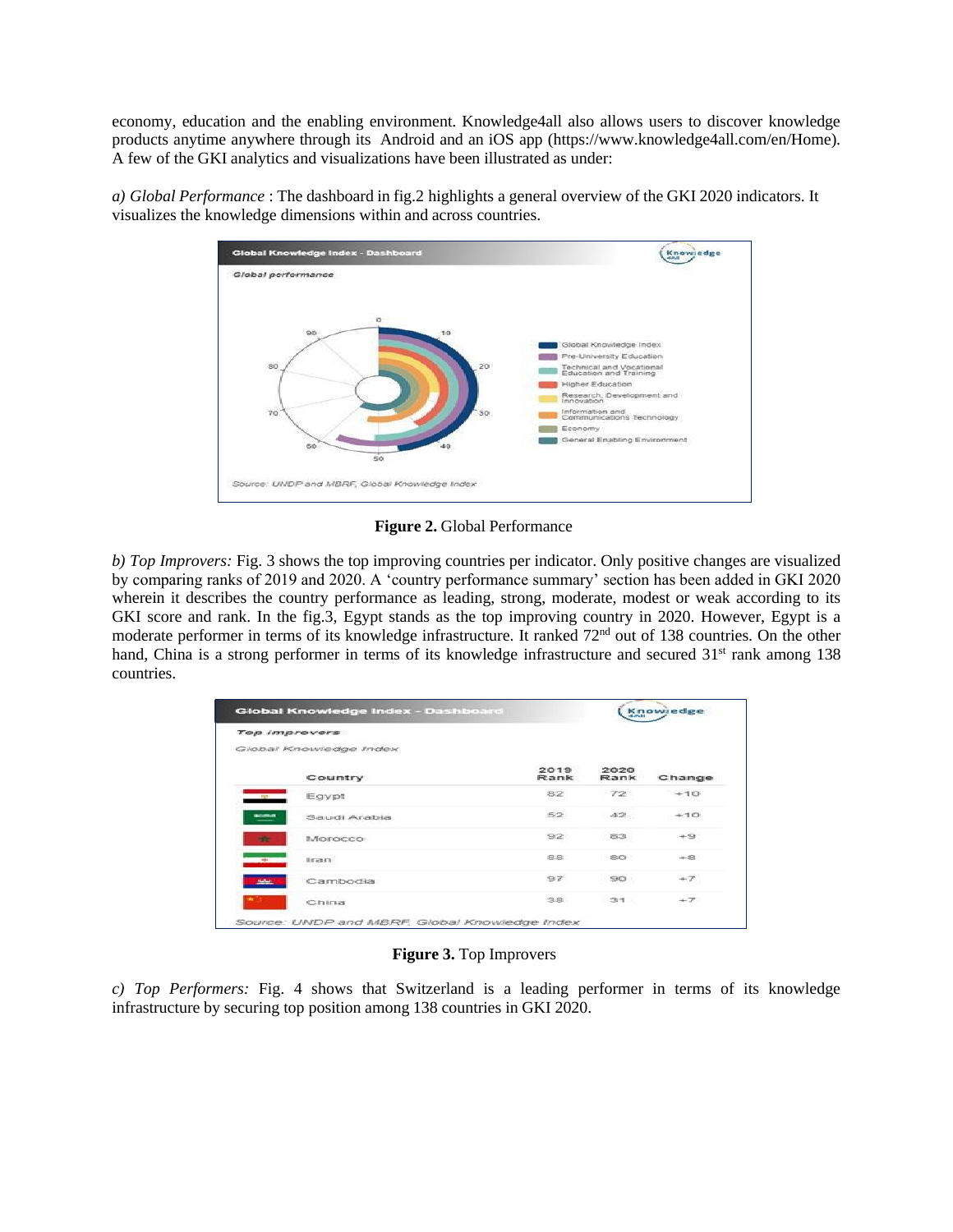

**Figure 4.** Top Performers

*d) Knowledge Gap:* In fig. 5, the knowledge gap is visualized as the difference between the average of the 25 best-performing countries and that of the 25 lowest-performing countries.

| Global Knowledge Index - Dashboard                                              | Knowjedge<br>448                                                           |
|---------------------------------------------------------------------------------|----------------------------------------------------------------------------|
| Knowledge gap                                                                   |                                                                            |
| Global Knowledge Index                                                          |                                                                            |
| Global Knowledge<br>Index                                                       |                                                                            |
| 100<br>General Enabling<br>Environment<br>Pre-University<br>Education           |                                                                            |
| Technical and<br>Vocational<br>Economy<br>Education and<br>15211101<br>Training | 25 Best<br>Performing<br>Countries<br>25 Lowest<br>Performing<br>Countries |
| information and<br>Higher Education<br>Communications<br>Technology             |                                                                            |
| Research:<br>Development and<br>Innovation                                      |                                                                            |
| Source: UNDP and MBRF, Global Knowledge Index                                   |                                                                            |

**Figure 5.** Knowledge Gap

*e) GKI and SDG Index:* The Sustainable Development Goals (SDG) Index tracks performance of countries on the basis of 17 SDGs. According to SDG 2020 index, Sweden secured SDG global rank 1<sup>st</sup> among 166 countries with  $84.7$  score (https://s3.amazonaws.com/sustainabledevelopment.report/2020/2020\_sustainable\_development\_report.pdf). In fig.6, The GKI on the x-axis shows a world average of 46.74 score whereas SDG index on y-axis shows world average of 68.56 score.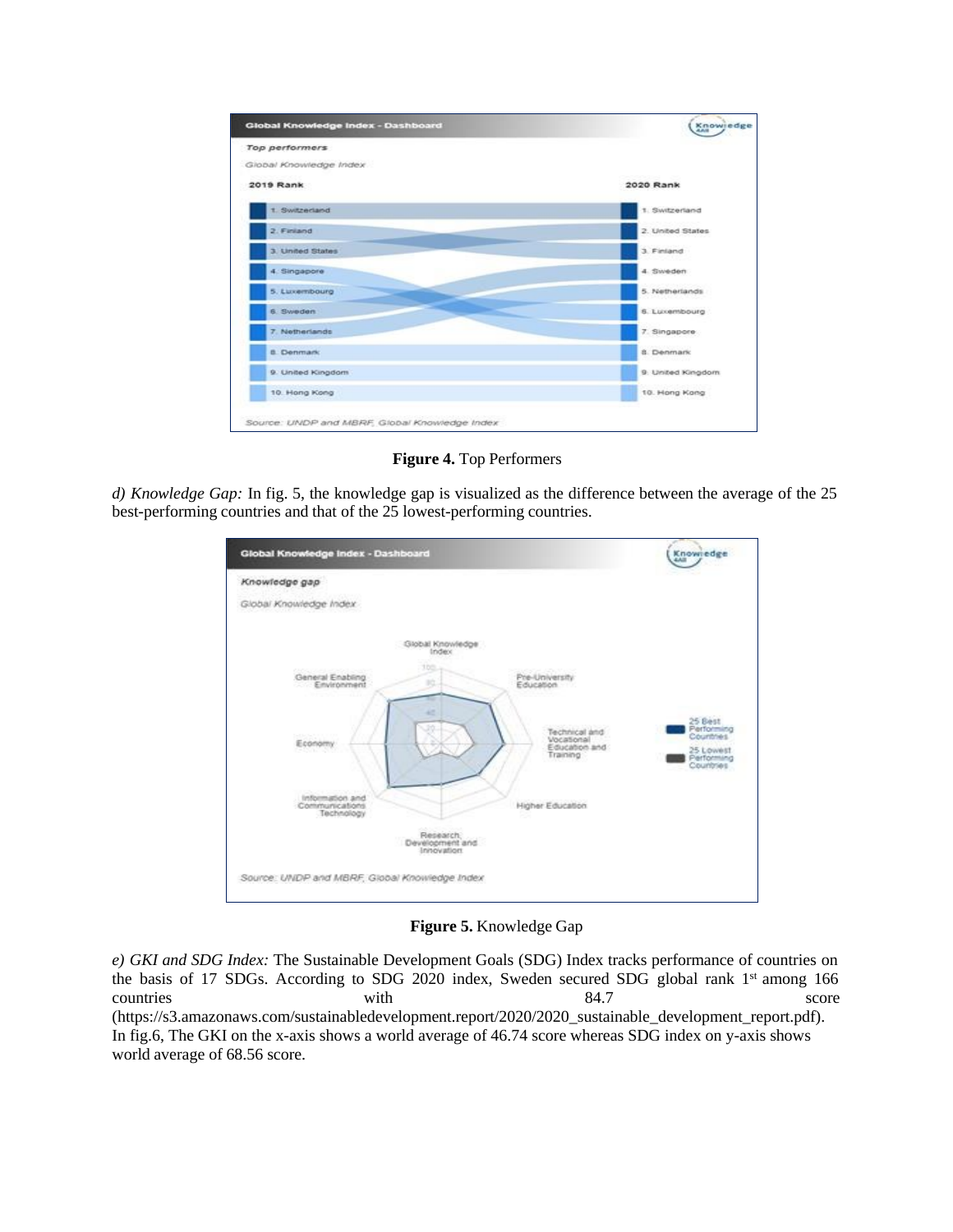

## **Figure 6.** GKI and SDG Index

*f)Global Ranking:* Fig. 7 shows top 10 countries in which Switzerland secured 1<sup>st</sup> rank among 138 countries and is a leading performer in terms of its knowledge infrastructure with a 73.6 GKI score. However, Hong Kong, China (SAR) secured 10<sup>th</sup> rank out of 138 countries.

| Rank Country   |                | <b>MACCO</b><br>Value |
|----------------|----------------|-----------------------|
|                | World average  | 46.7                  |
| 1 <sup>1</sup> | Switzerland    | 73.6                  |
| $\overline{2}$ | United States  | 71.1                  |
| з              | $F$ niand      | 70.8                  |
|                | 4 Sweden       | 70.6                  |
| 6              | Netherlands    | 69.7                  |
| 6              | Luxembourg     | 69.5                  |
| $\tau$         | Singapore      | 69.2                  |
| 8              | <b>Donmark</b> | 68.3                  |
| 9              | United Kingdom | 68.1                  |

# **Figure 7.** Global Ranking

*g)Heat Map:* In fig. 8, the heat map shows world average of 46.7 GKI score. However average of the other knowledge dimensions of GKI depicts scores as General Enabling Environment (59.9), Pre-University education (58.0), Information and communications technology (53.8), Technical and vocational education and training (50.8), Economy (42.7), Higher education (40.3) and Research, development and innovation (26.0).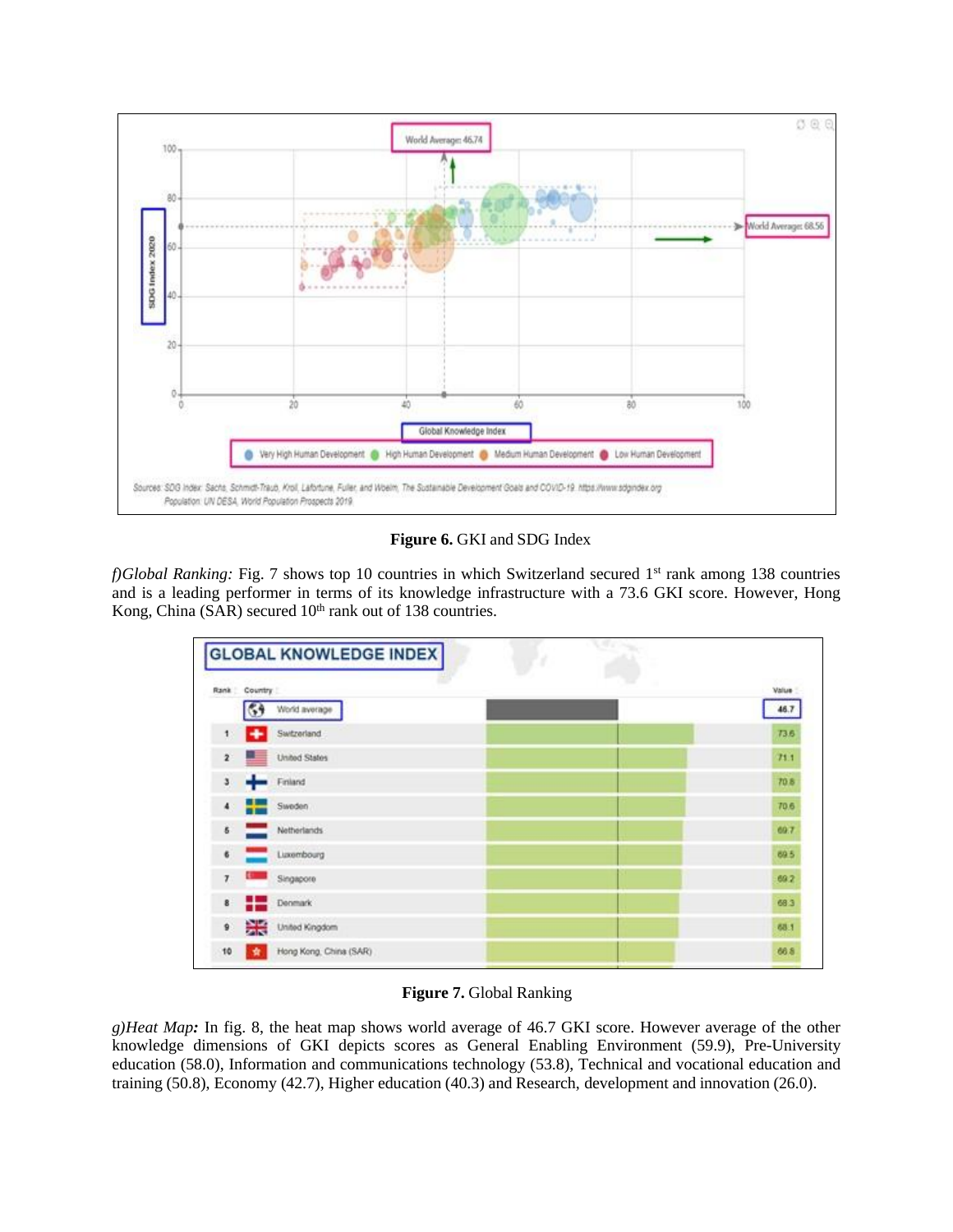

**Figure 8.** Heat Map

# **Literature Review**

After a thorough literature search, the authors discovered a paucity of pre-existing literature predominantly on "Scientometric analysis of Knowledge Society literature". Hence, the present study will add to the existing body of knowledge in the field of "Scientometric" generally and analysis of research output of "Knowledge Society" literature specifically.

#### **Scientometrics**

The definition of Scientometrics was first proposed by Mulchenko as "a quantitative study of the research on the development of science"(Mulchenko , 1969). It can be considered as a technique that includes measuring research impact, understanding the citation process, mapping the knowledge structure and evolution in a domain based on the large-scale scholarly dataset (Borner *et.al*., 2003). Through processing enormous bibliometric data, scientometric methods help researchers find systematic literature-related discoveries by linking literature concepts that may be overlooked in manual review studies (Su and Lee, 2010).

#### **Research Questions**

The study was intended to answer the following research questions:

*RO1*. What is the global trend of scientific publications and citations on KS research?

*RO2.* Who are the most active or influential authors, countries and sources publishing on KS research?

*RQ3*. Who are the most collaborative authors, countries and cited documents publishing on KS research?

*RQ4*. Which are the dominant key research topics and streams?

#### **Research Design**

The literature published on KS were gleaned from the Scopus database which is a comprehensive citation database with influential and multidisciplinary documents. The following search string was used to retrieve the data: (TITLE-ABS-KEY ("Knowledge Society")). The time span of publications taken was 1970 to 2021 and a total of 3108 documents were retrieved. Scopus database facilitates data in different data formats. For this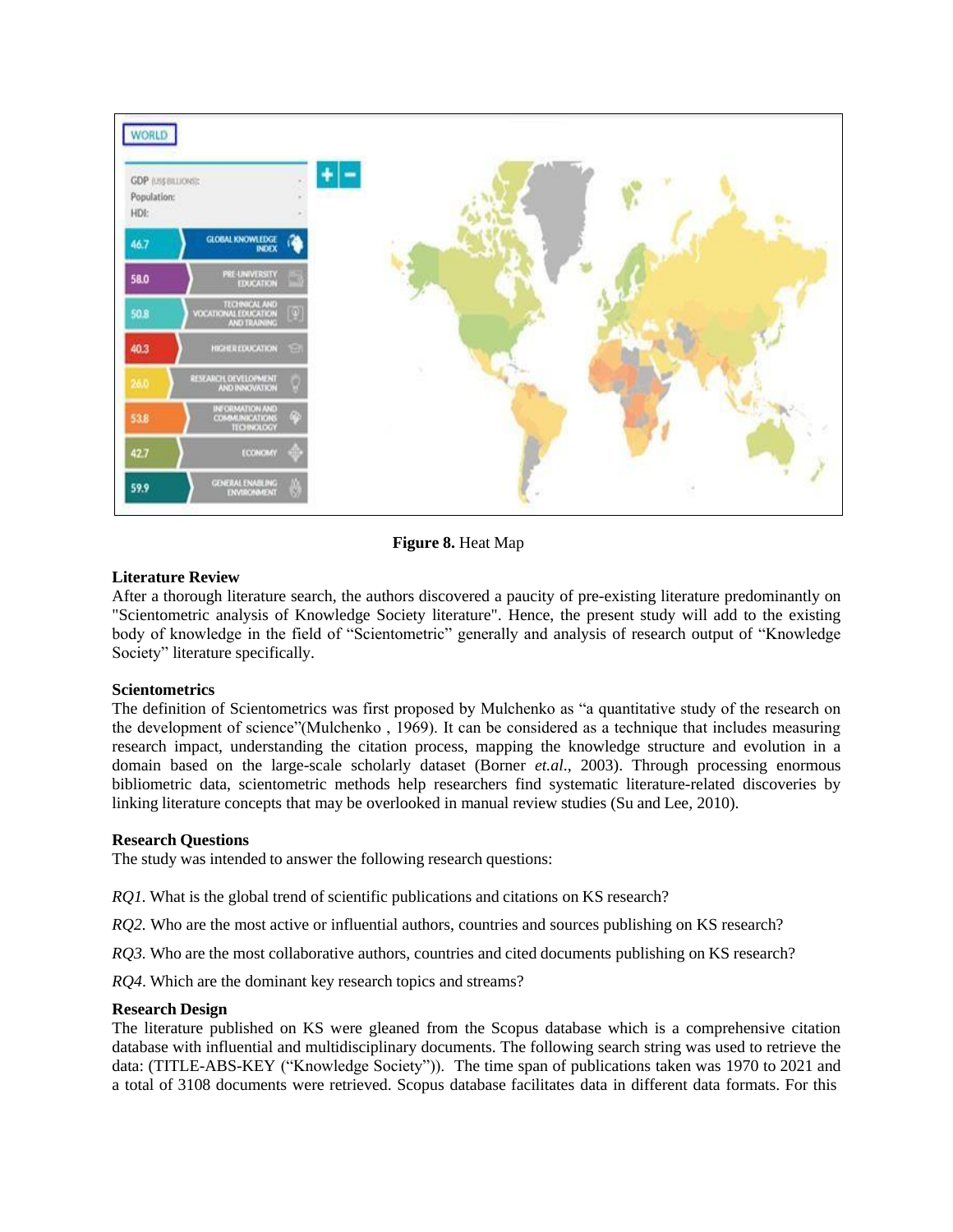analysis, the basic data processing work was carried out using the CSV file formats and tables. Graphs were generated out of the processed data using Microsoft Excel. For developing the network visualization maps from the data, two freely available softwares, VOSviewer (VV) and Biblioshiny - a web-interface for bibliometrix were used. The gathered data from database was imported into VOSviewer and Biblioshinny. All type of publications were included for the study of KS literature; Articles, book reviews, editorials, conference papers etc. There was no limitation on document language. The study also undertakes the Conceptual structure analysis of KS literature, Factorial analysis of keywords plus and Topic dendogram analysis.

#### **Results and Discussion**

## *(1) Trends in Publications and Citations*

Table I. provides the descriptive information on KS literature. The following table shows that 3108 documents are written by a total of 5336 authors. Among them, 1185 articles are single authored. There is a high collaboration in KS publications that is shown by the collaboration index. Document per author ratio is 0.582, which means on an average, almost 2 authors have written one document.

| <b>Description</b>                   | <b>Results</b> |
|--------------------------------------|----------------|
| <b>Publications</b>                  |                |
| Time Span                            | 1970-2021      |
| Sources (Journals, Books, etc.)      | 1700           |
| Documents                            | 3108           |
| Average citations per year per doc   | 0.8256         |
| Keywords Plus (ID)                   | 5122           |
| <b>Authors</b>                       |                |
| <b>Total Authors</b>                 | 5336           |
| <b>Author Appearances</b>            | 6430           |
| Authors of single-authored documents | 1185           |
| Authors of multi-authored documents  | 4151           |
| <b>Authors Collaborations</b>        |                |
| Single-authored documents            | 1416           |
| Documents per Author                 | 0.582          |
| Authors per Document                 | 1.72           |
| Co-Authors per Documents             | 2.07           |
| <b>Collaboration Index</b>           | 2.45           |

#### **Table I.** Trends in Publications and Citations

Fig. 9 shows the annual growth trends in KS Publications from 1970-2021 representing an ascending pattern four times. The ascending pattern occurred in 2004-2005, 2006-2007, 2007-2008, 2009-2010 and 2012-2013. After 2013, there is a descending pattern in the KS research. Thus, since 2013, the KS research area is not gaining attention from the researchers and has not reached a high level, suggesting that this research lacks attention and significant breakthroughs in recent years.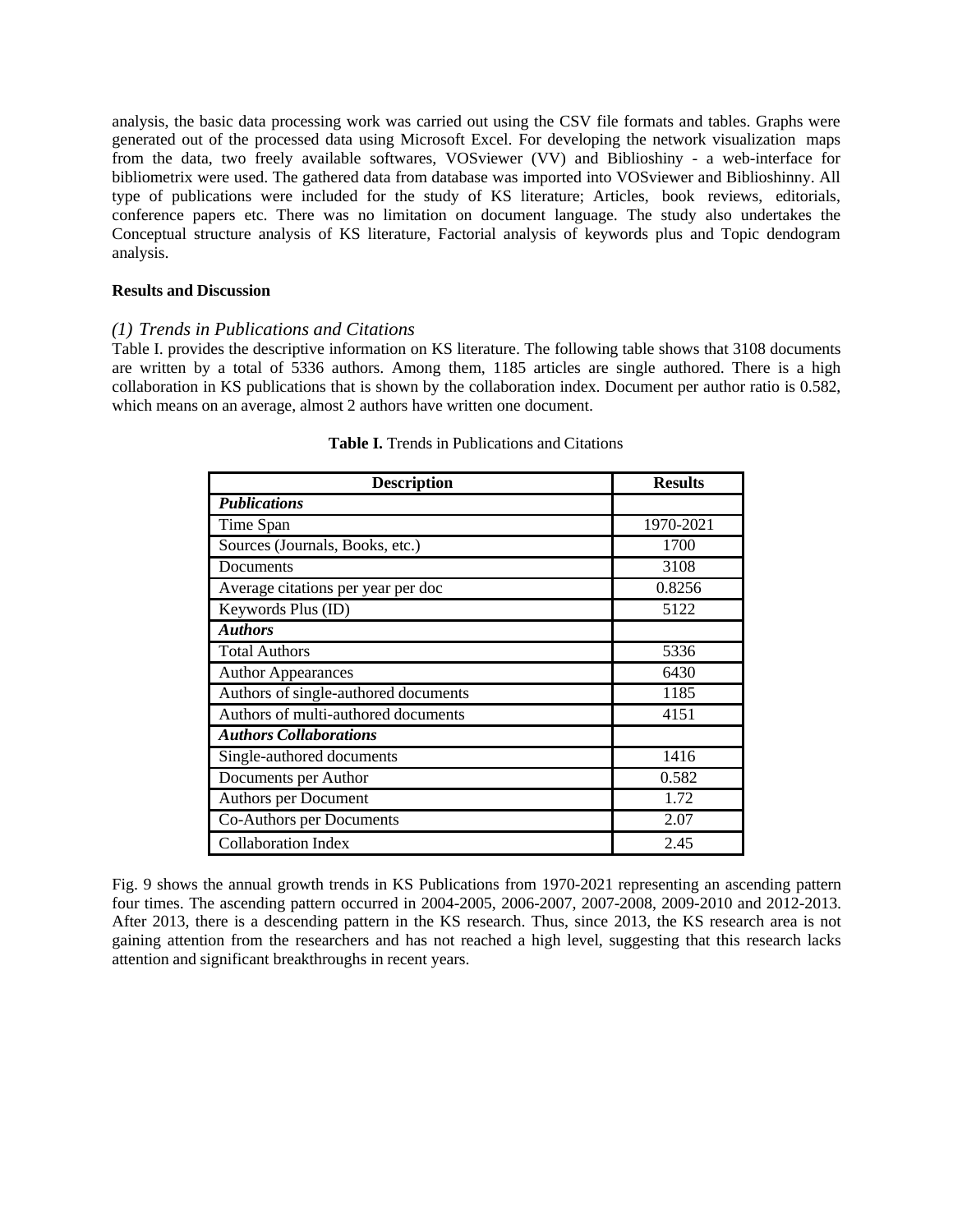

**Figure 9.** Annual growth trends in KS publications (1970-2021)

Figure 10. shows total number of 3108 publications (TP), retrieved from the Scopus database and divided into 10 document types for the period 1970 to 2021. Journal articles (n=1686, 54.2%) ranked first followed by conference papers (n=702, 22.6%), book chapter (n=356, 11.5%) and Reviews (n=179; 5.8%).



**Figure 10.** Publications according to type of documents

# *(1.1) Trends in Citations*

Fig. 11 shows the citation per year for KS publications. There is a significant increase in the annual citation of KS publications from 1970-2021.



**Figure 11.** Average citation per year of KS publications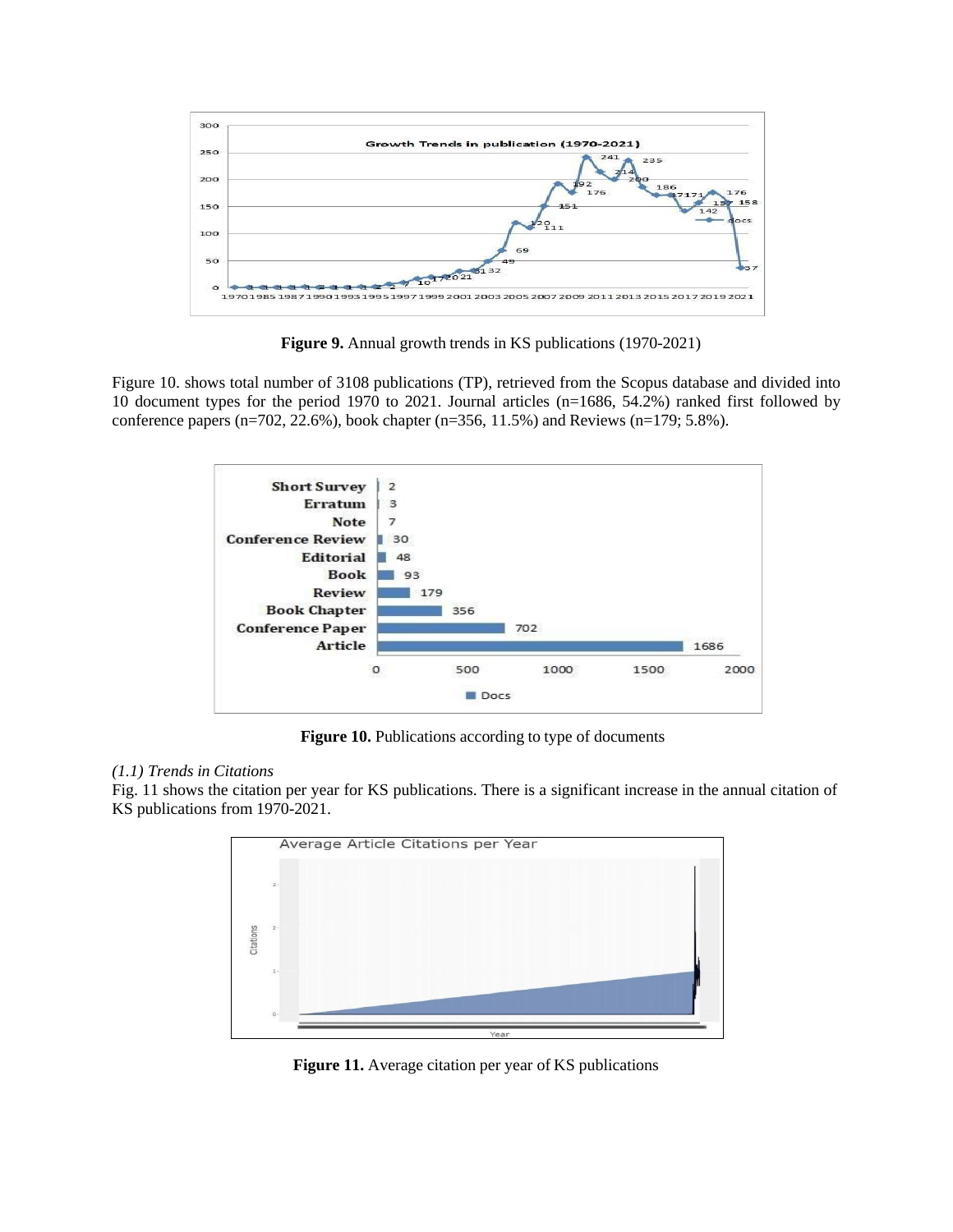# *(2) Influential Authors, Countries and Sources*

The data from table 2 shows the top 10 prolific authors. In the entire dataset of 5336 authors, 1185 authors (22.2%) published a single paper related to KS research and are considered "occasional" authors. Authors who published more than one paper are considered to be "core" authors and 4151 (77.8%) authors published multiple papers. Garcia-Penalvo, F.J. (University of Salamanca, Spain) ranked 1<sup>st</sup> in the number of published articles (n = 22), [Stehr,](https://www.scopus.com/authid/detail.uri?authorId=6701695237&origin=resultsAnalyzer&zone=authorName) N. (Zeppelin University, Germany) ranked  $2<sup>nd</sup>$  (n=18), Moreno-Jimenez, J.M. (University of Zaragoza,Spain) ranked 3rd (n=16), Karpov, A.O. (Bauman Moscow State Technical University, Russia) and Schmitt, U (Stellenbosch University, S.Africa) ranked 4<sup>th</sup> and 5<sup>th</sup> (n=15) respectively.Authors with highest h-index are Garcia-Penalvo, F.J. (University of Salamanca,Spain) (hindex=37), and Moreno-Jimenez, J.M. (University of Zaragoza,Spain) (h-index=21).

| <b>SN</b>      | <b>Author</b>               | Country         | <b>Affiliation</b>                                              | Number of<br><b>Publications</b><br>(n) | <b>Total</b><br><b>Citations</b><br>(TC) | Average<br>citation<br>per pub.<br>(CPP) | $h-$<br>index |
|----------------|-----------------------------|-----------------|-----------------------------------------------------------------|-----------------------------------------|------------------------------------------|------------------------------------------|---------------|
| $\mathbf{1}$   | Garcia-<br>Penalvo,<br>F.J. | Spain           | <sub>of</sub><br>University<br>Salamanca                        | 22                                      | 297                                      | 12.68                                    | 37            |
| $\overline{2}$ | Stehr, N.                   | Germany         | Zeppelin<br>University                                          | 18                                      | 90                                       | 5                                        | 15            |
| $\overline{3}$ | Moreno-<br>Jimenez,<br>J.M. | Spain           | University<br>in<br>Zaragoza                                    | 16                                      | 116                                      | 7.25                                     | 21            |
| $\overline{4}$ | Karpov,<br>A.O.             | Russia          | <b>Bauman Moscow</b><br>Technical<br><b>State</b><br>University | 15                                      | 72                                       | 4.8                                      | 5             |
| 5              | Schmitt, U.                 | South<br>Africa | Stellenbosch<br>University                                      | 15                                      | 133                                      | 8.8                                      | 9             |
| 6              | Stock,<br>W.G.              | Germany         | Heinrich<br>Heine<br>University<br>Dusseldorf                   | 14                                      | 190                                      | 13.57                                    | 19            |
| $\overline{7}$ | Mainka, A.                  | Germany         | Heinrich<br>Heine<br>University<br>Dusseldorf                   | 11                                      | 130                                      | 11.81                                    | 9             |
| 8              | Evers, H.D.                 | Germany         | University<br>of<br>Bonn Center for<br>Development<br>Research  | 9                                       | 144                                      | 16                                       | 14            |
| 9              | Lytras,<br>M.D.             | Saudi<br>Arabia | King<br>Abdulaziz<br>University                                 | 9                                       | 190                                      | 21.1                                     | 30            |
| 10             | Michelini,<br>R.C.          | Italy           | <b>Of</b><br>University<br>Genoa                                | 9                                       | 36                                       | $\overline{4}$                           | 13            |

# *(2.1) Active Countries*

181 countries are contributing in KS research. Among them, 1690 (54.37%) of publications are contributed by the top ten most productive countries (Table III). Spain ranked  $1<sup>st</sup>$  by publishing the maximum papers (n = 358) followed by other prolific countries like Germany ( $n = 281$ ), United states ( $n = 236$ ), United Kingdom  $(n = 188)$ , Italy  $(n=161)$  and so on.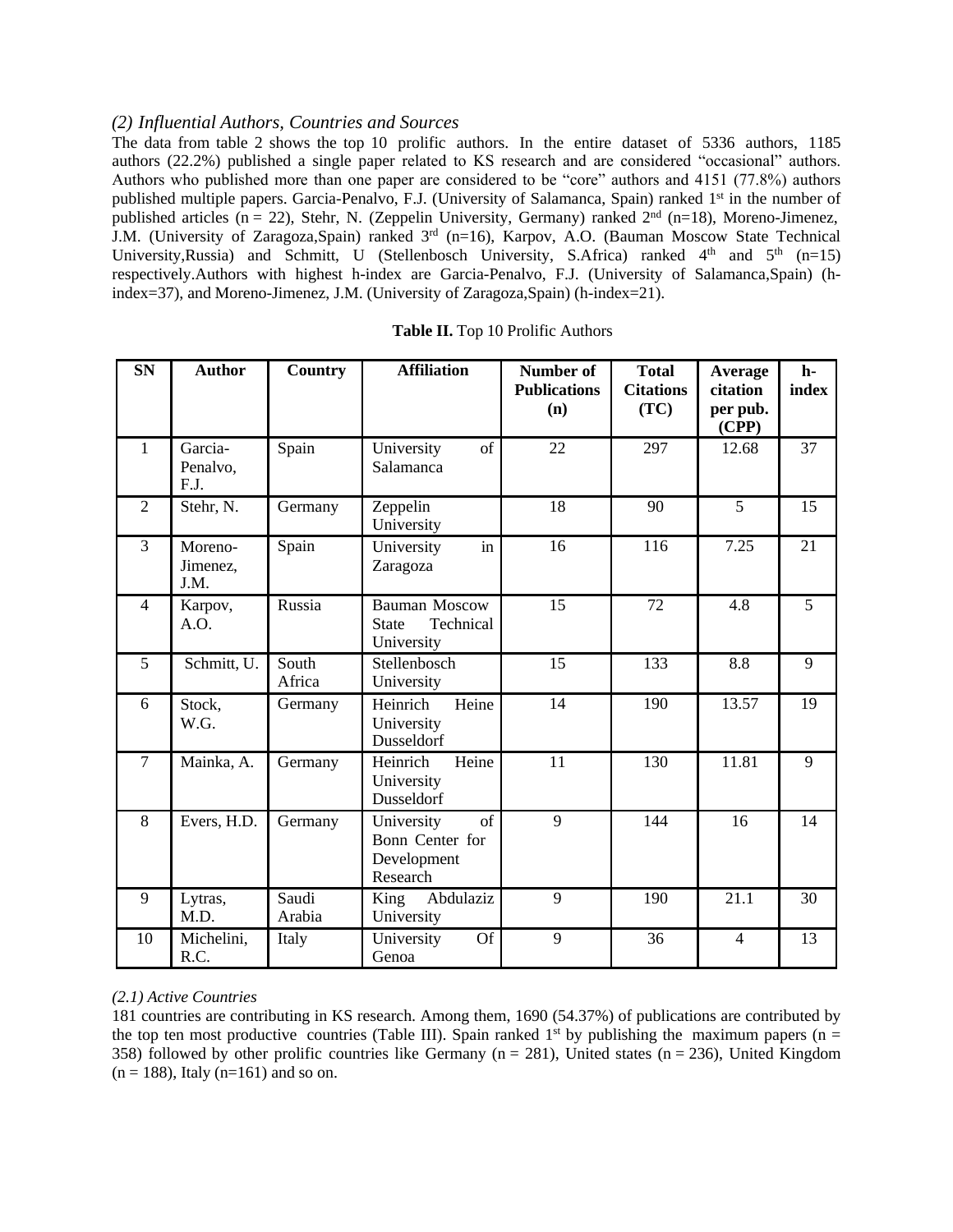| <b>SN</b>      | Country              | Number of<br><b>Publications (n)</b> | <b>Total</b><br><b>Citations</b><br>(TC) | Avg.<br>citation<br>(AC) |
|----------------|----------------------|--------------------------------------|------------------------------------------|--------------------------|
| $\mathbf{1}$   | Spain                | 358                                  | 2783                                     | 7.8                      |
| 2              | Germany              | 281                                  | 3480                                     | 12.4                     |
| 3              | <b>United States</b> | 236                                  | 4338                                     | 18.38                    |
| $\overline{4}$ | United Kingdom       | 188                                  | 4281                                     | 22.8                     |
| 5              | Italy                | 161                                  | 900                                      | 5.6                      |
| 6              | India                | 100                                  | 725                                      | 7.25                     |
| $\overline{7}$ | Australia            | 97                                   | 1328                                     | 13.7                     |
| 8              | Romania              | 95                                   | 143                                      | 1.50                     |
| 9              | France               | 87                                   | 856                                      | 9.9                      |
| 10             | Netherlands          | 87                                   | 2149                                     | 24.8                     |

**Table III.** Top 10 Active Countries

## *(2.3) Core Sources*

There are 1700 sources, publishing related to KS research. According to table 4, Communications in Computer and Information Science Book series has the highest publication output (n=66) followed by ACM International Conference Proceeding Series (n=59), [Lecture Notes in Computer Science including Subseries Lecture Notes](https://www.scopus.com/sourceid/25674?origin=resultsAnalyzer&zone=sourceTitle) in Artificial [Intelligence and](https://www.scopus.com/sourceid/25674?origin=resultsAnalyzer&zone=sourceTitle) Lecture Notes in Bioinformatics (n=48).

The most cited sources are Computers in Human Behavior (n=342), ACM International Conference Proceeding Series (n=233), Rusc Universities and Knowledge Society Journal (n=166). Lecture Notes in Computer Science (n=400) followed by Computers In [Human Behavior](https://www.scopus.com/sourceid/19419?origin=resultsAnalyzer&zone=sourceTitle) (n=178) and ACM International Conference Proceeding Series (n=123) has the highest h index.

| <b>SN</b>      | <b>Sources</b>                                                                                                                                                                                 | No. of<br><b>Publications</b><br>(n) | <b>Total</b><br><b>Citations</b><br>(TC) | Avg.<br>citation | h-index | <b>Subject category</b>             |
|----------------|------------------------------------------------------------------------------------------------------------------------------------------------------------------------------------------------|--------------------------------------|------------------------------------------|------------------|---------|-------------------------------------|
| 1              | in<br>Communications<br>and<br>computer<br>information science                                                                                                                                 | 66                                   | 151                                      | 2.2              | 51      | Mathematics;<br>Computer<br>Science |
| $\overline{2}$ | ACM<br>International<br>Conference Proceeding<br><b>Series</b>                                                                                                                                 | 59                                   | 233                                      | 3.949            | 123     | Computer<br>Science                 |
| 3              | In<br><b>Notes</b><br>Lecture<br>Science<br>Computer<br>Including<br>Subseries<br>Lecture<br><b>Notes</b><br>In<br>Artificial<br>Intelligence<br>And Lecture Notes In<br><b>Bioinformatics</b> | 48                                   | 123                                      | 2.562            | 400     | Computer<br>Science;<br>Mathematics |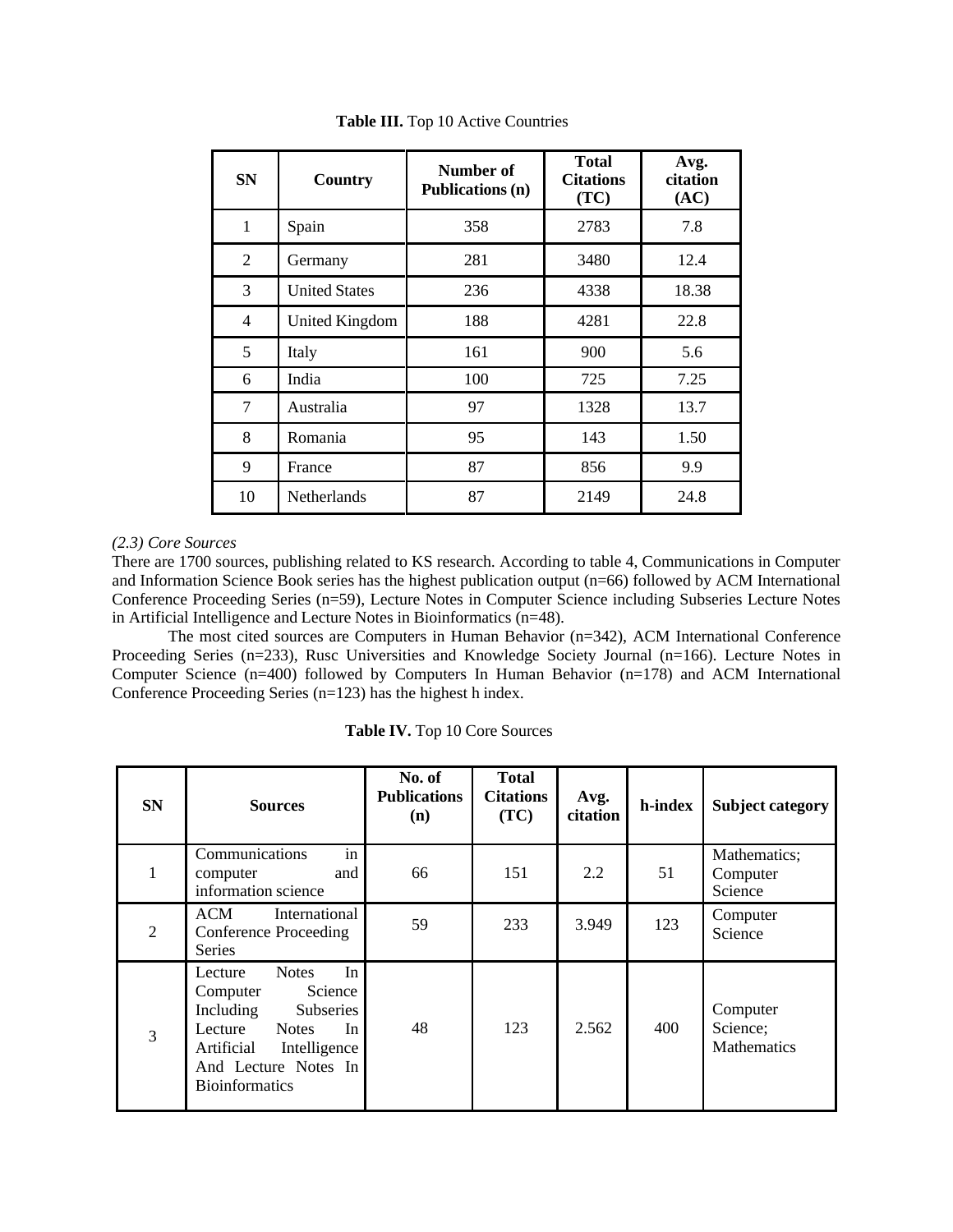| $\overline{4}$ | <b>IFIP</b><br>In<br>Advances<br>And<br>Information<br>Communication<br>Technology  | 28 | 69             | 2.46  | 53  | Decision<br>Sciences;<br>Computer<br>Science                      |
|----------------|-------------------------------------------------------------------------------------|----|----------------|-------|-----|-------------------------------------------------------------------|
| 5              | of<br>Proceedings<br>the<br>European conference on<br>knowledge<br>management, eckm | 27 | 16             | 0.59  | 10  | Decision<br>Sciences                                              |
| 6              | Advances In Intelligent<br><b>Systems</b><br>And<br>Computing                       | 21 | 31             | 1.47  | 41  | Engineering and<br>Computer<br>Science                            |
| $\overline{7}$ | Journal Of Dharma                                                                   | 19 | $\overline{2}$ | 0.105 | 3   | and<br>Arts<br>Humanities                                         |
| 8              | Voprosy Filosofii                                                                   | 17 | 20             | 1.176 | 8   | and<br>Arts<br>Humanities                                         |
| 9              | Computers In Human<br><b>Behavior</b>                                               | 15 | 342            | 22.8  | 178 | and<br>Arts<br>Humanities; Psyc<br>hology;<br>Computer<br>Science |
| 10             | Rusc Universities And<br>Knowledge<br>Society<br>Journal                            | 14 | 166            | 11.85 | 12  | Sciences<br>Social<br>and Education                               |

## *(3) Visualization Analyses of Co-Authorships, Country Collaboration and Cited Documents*

VV Software has been used to analyse the co-authorship analysis of the authors. From a total of 5336 authors 190 meet the threshold by taking the author having atleast 3 documents. Out of 190, only 13 authors represent the connections to each other. As shown in fig. 12, the network contains 13 nodes, 15 co-authorship links and 5 clusters. Each node in the figure represents an author's productivity and the links between the authors denote the collaboration established through the co-authorship in the articles. The total link strength is 32. The number of publications which two researchers have co-authored is known as the link strength. All authors are divided into 5 clusters. The colour of the circles remains the same for the authors in the same cluster. Cluster 1 (Red) includes 3 authors De Pablos, P.O., Lytras,M. and Lytras M.D., Cluster 2 (Green) has 3 authors; Garcia-Holgado A., Garcia-Penalvo F.J. and Ramirez-Montoya M.S., Cluster 3 (Blue) includes 3 authors; Chatti, M.A., Naeve, A. and Scott, P., Cluster 4 (Yellow) has 2 authors; Casillas-Martin S. and Cabezas-Gonzalez, Cluster 5 (Purple) has 2 authors; Braz M.H.L.B and Siqueira S.W.M.



**Figure 12.** Network Visualization of Co-authorship analysis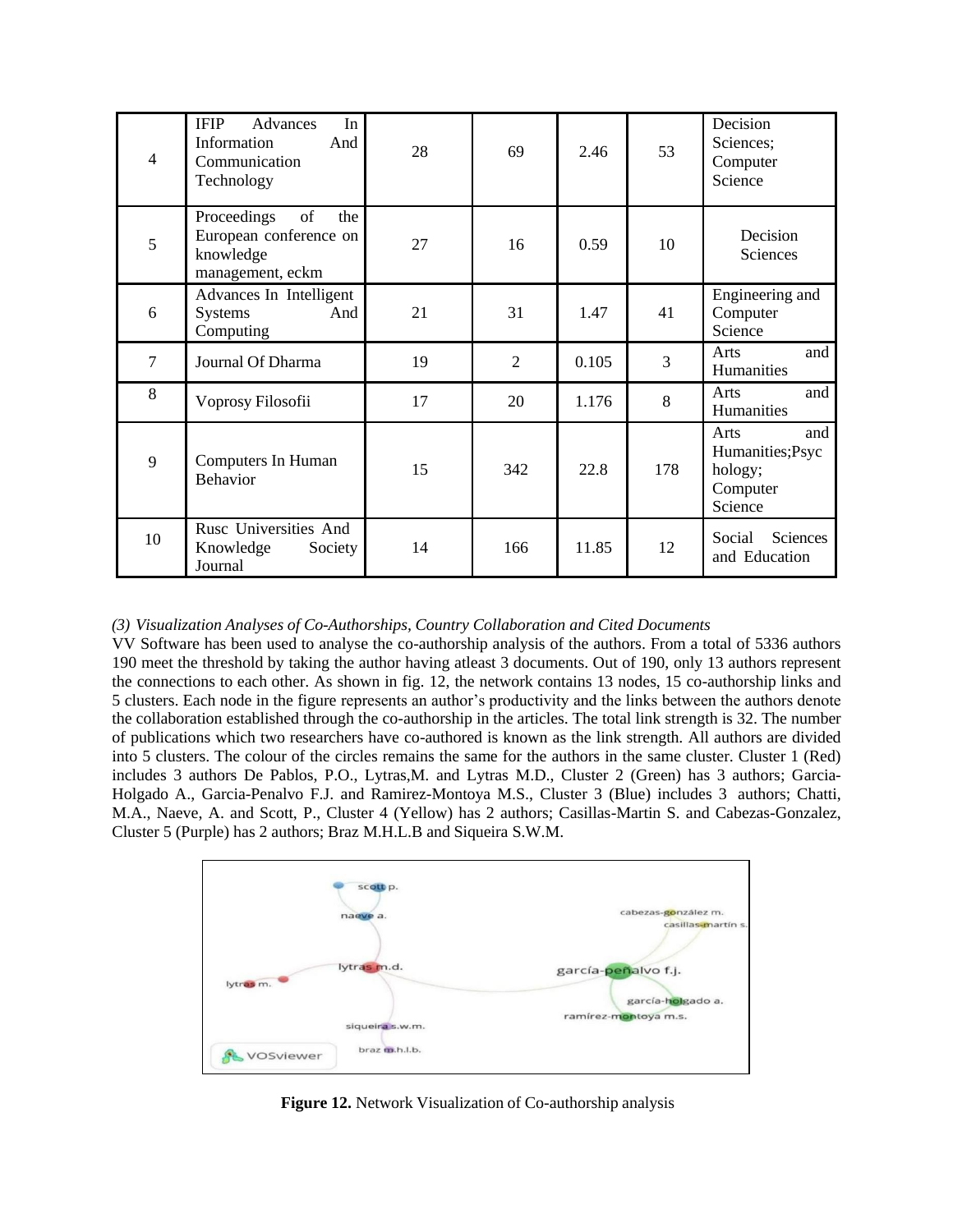#### *(3.1) Country collaboration analysis*

The top country collaboration map on KS research is shown in fig. 13. USA has highest collaboration (n=41 links) with other countries viz. Germany, UK, Spain, Italy, France, China.UK is the 2<sup>nd</sup> most collaborative country with 35 links and showing links with US, Germany, Netherlands, Italy, Australia. Germany is the 3rd most collaborative country with 30 links and has links with Portugal, Netherlands, Finland, Australia. The least collaborator countries with 2 or 3 links are Egypt, Ghana, Estonia, Hungary and Luxembourg.



**Figure 13.** Country collaboration Map by VV

*(3.2) Citation analysis of documents*



**Figure 14.** Authors of most cited documents on KS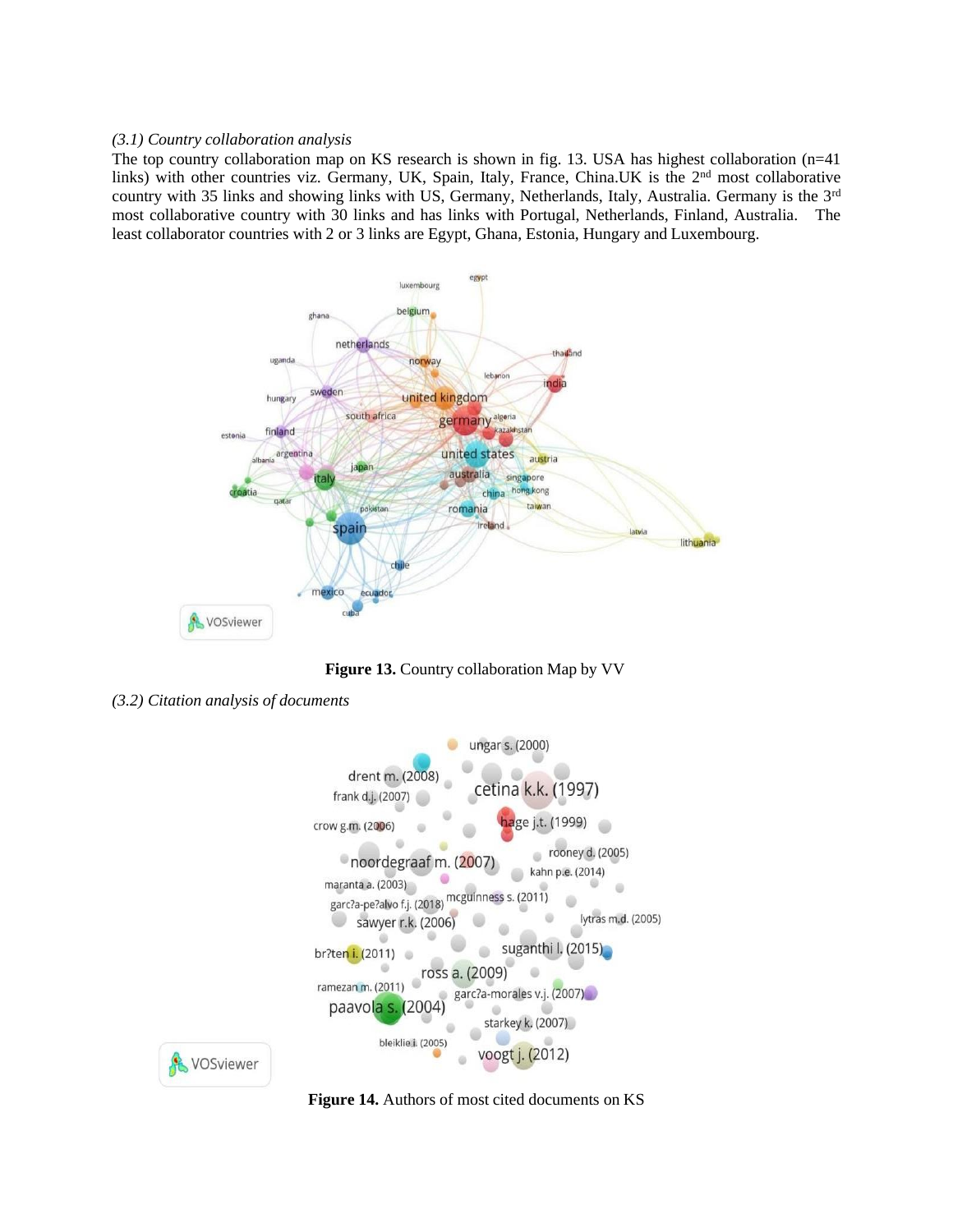Fig. 14 and Table 5 shows authors of most cited documents and list of top 10 highly cited papers respectively. All of these 10 papers have more than 100 citations. Only one publication lies in the category of papers with more than 500 citations i.e., "Sociality with Objects: Social Relations in Post Social Knowledge Societies", authored by [K. K. Cetina ,](https://journals.sagepub.com/doi/10.1177/026327697014004001) published in Theory, Culture & Society (1997), obtained a total citation count of 600. The second most cited paper, "Models of Innovative Knowledge Communities and Three Metaphors of Learning", authored by [S.Paavola ,](https://journals.sagepub.com/doi/10.3102/00346543074004557) L. and [Lipponen, K. Hakkarainen a](https://journals.sagepub.com/doi/10.3102/00346543074004557)nd published in Review of Educational Research (2004).

**Table V.** Top 10 most cited documents

| <b>SN</b>      | <b>Title</b>                                                                                                                                                     | <b>Author</b>                                           | <b>Source</b>                                              | <b>Total</b><br><b>Citations</b><br>(TC) | Avg.<br>Pub<br>Year<br>(APY) |
|----------------|------------------------------------------------------------------------------------------------------------------------------------------------------------------|---------------------------------------------------------|------------------------------------------------------------|------------------------------------------|------------------------------|
| $\mathbf{1}$   | Sociality<br>with Objects:<br>Social<br>Relations<br>Post<br>in<br>social<br>Knowledge Societies                                                                 | Karin<br>Knorr<br>Cetina                                | Theory,<br>Culture<br>& Society                            | 600                                      | 1997                         |
| $\overline{2}$ | Models of Innovative Knowledge<br>Communities<br>Three<br>and<br>Metaphors of Learning                                                                           | Sami Paavola, L.<br>and<br>Lipponen, Kai<br>Hakkarainen | Review<br>of<br>Educational<br>Research                    | 449                                      | 2004                         |
| $\overline{3}$ | Nice Work if you can get it: Life<br>and labour in precarious times                                                                                              | Ross, A.                                                | NYU Series in<br>Social<br>and<br><b>Cultural Analysis</b> | 364                                      | 2009                         |
| 4              | comparative<br>of<br>A<br>analysis<br>international frameworks<br>for<br>21st century<br>competencies:<br>Implications<br>for<br>national<br>curriculum policies | Joke Voogt and<br>Natalie<br>Pareja<br>Roblin           | Journal<br><sub>of</sub><br>Curriculum<br><b>Studies</b>   | 353                                      | 2012                         |
| 5              | "Pure"<br>"Hybrid"<br>From<br>to<br>Professionalism:<br>Present-Day<br>Professionalism in Ambiguous<br><b>Public Domains</b>                                     | Mirko<br>Noordegraaf                                    | Administration &<br>Society                                | 350                                      | 2007                         |
| 6              | The<br>Creation<br>Knowledge<br>Metaphor<br>Emergent<br>An<br>$\equiv$<br>Epistemological<br>Approach<br>to<br>Learning                                          | Sami Paavola and<br>Kai Hakkarainen                     | Science<br>&<br>Education                                  | 316                                      | 2005                         |
| 7              | The<br>Emergence<br>of<br>Transdisciplinarity as a Form of<br>Research                                                                                           | Gertrude<br>Hirsch<br>Hadorn<br>and<br>others           | Handbook<br>of<br>Transdisciplinary<br>Research            | 274                                      | 2008                         |
| 8              | Applications of fuzzy logic in<br>renewable energy systems - A<br>review                                                                                         | L.Suganthia,<br>S.Iniyan and<br>Anand A.Samuel          | Renewable and<br>Sustainable<br><b>Energy Reviews</b>      | 255                                      | 2015                         |
| 9              | Organizational<br>Innovation<br>and<br>organizational change                                                                                                     | J. T. Hage                                              | <b>Annual Review</b><br>of Sociology                       | 253                                      | 1999                         |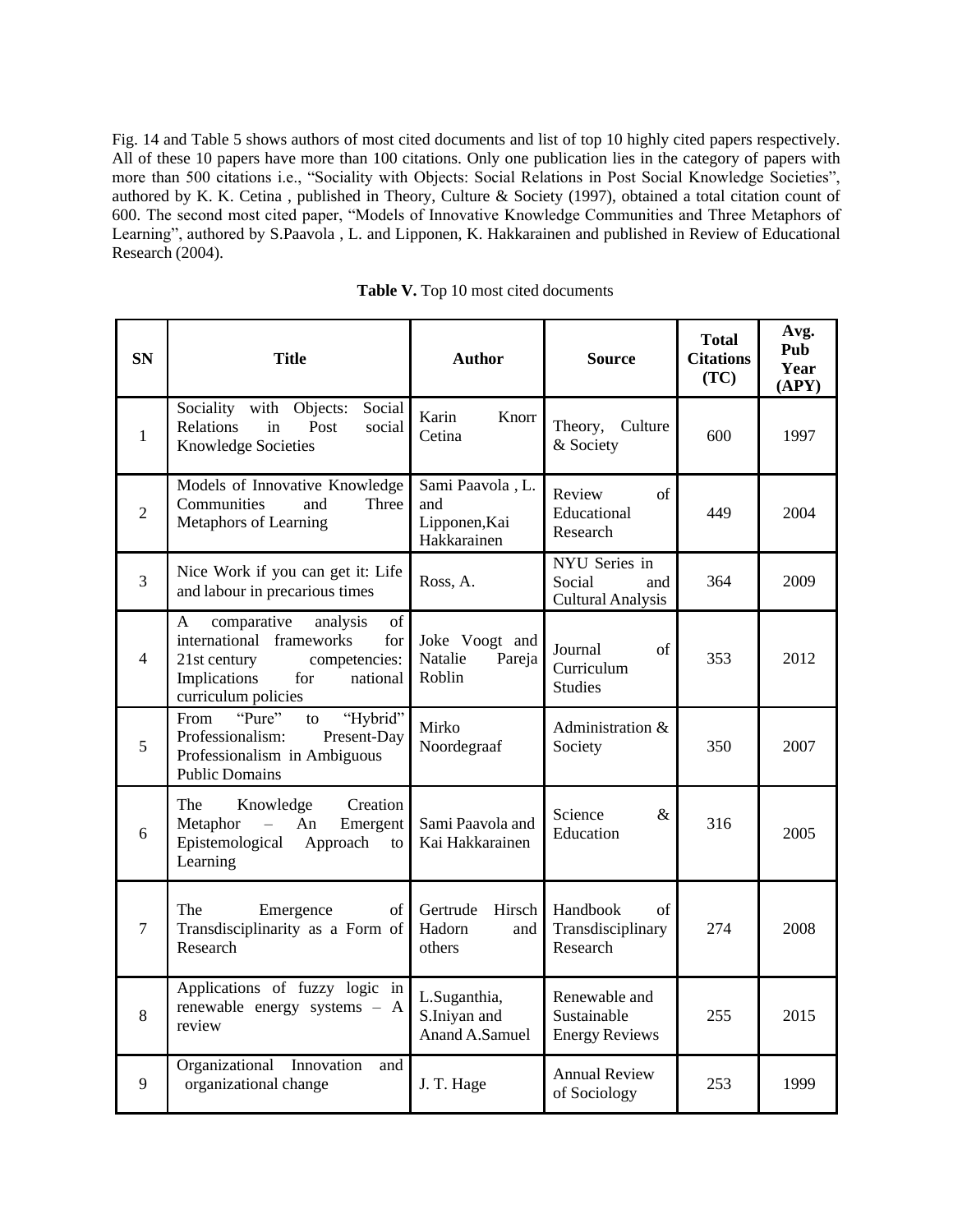| The Knowledge-Creating School | David H.   | British Journal of            |             |      |
|-------------------------------|------------|-------------------------------|-------------|------|
|                               | Hargreaves | Educational<br><b>Studies</b> | ר בר<br>ے ب | 1999 |
|                               |            |                               |             |      |

## *(4) Key research topics and streams*

# *(4.1) Three-fold analysis of KS publications*

Fig. 15 presents the three-fold analysis of KS publications with a keywords on the right side of the figure, affiliations on the left, and countries of interest in the middle. It shows that "Knowledge society" is considered as the most hot topic followed by higher education, knowledge management and so on. The most influential countries contributing in KS literature includes Spain followed by Germany, Italy, UK and Romania.



**Figure 15.** Three-fold analysis of KS publications

# *(4.2) Conceptual structure analysis of KS literature*

# *(4.2.1) Word cloud*

The word cloud in fig. 16 represents top 10 most frequent words appeared in KS literature viz. "Knowledge", "society","education","learning","information","social","development","research", "management" and "technology".



**Figure 16.** Word cloud based on the most frequent words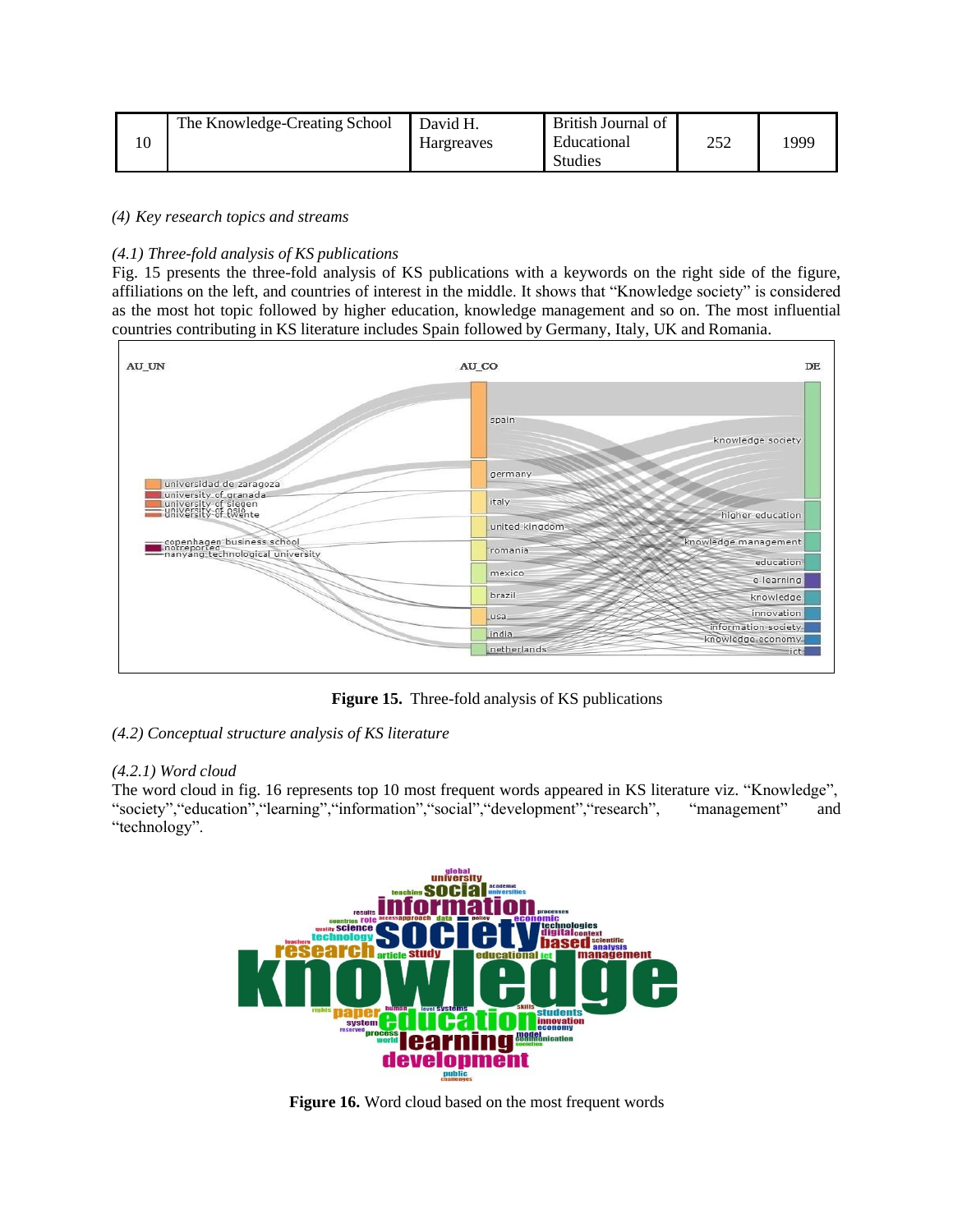#### *(4.2.2) Factorial analysis of keywords plus*

The factorial analysis map of Keywords Plus as shown in fig. 17 is helpful in identifying subfields in KS literature. FA is used to reduce the dimentionality of data and data is represented in low dimentionality space.Various dimensionality reduction techniques can be applied. Multi-Correspondence Analysis (MCA) technique as by default by R shinny has been applied.



**Figure 17:** Factorial Analysis of Keywords Plus

# *(4.2.3) Topic dendogram analysis*

In fig. 18, dendrogram is divided into 4 sections. Each section includes keywords which represents similar concepts and topic. Purple section includes topics as humans, human, and article. Green section includes topics as Knowledge, Innovation related keywords. Blue section includes keywords like networking, personal training, learning systems, lifelong learning, learning, students, education. Red section includes internet learning related topics or articles. From the figure, it is observed that all these topics or research areas are key factors in the development of knowledge society as implication of technology, ICT in KS, networks in KS which depicts networked society reinforce intelligence and innovation in Knowledge society.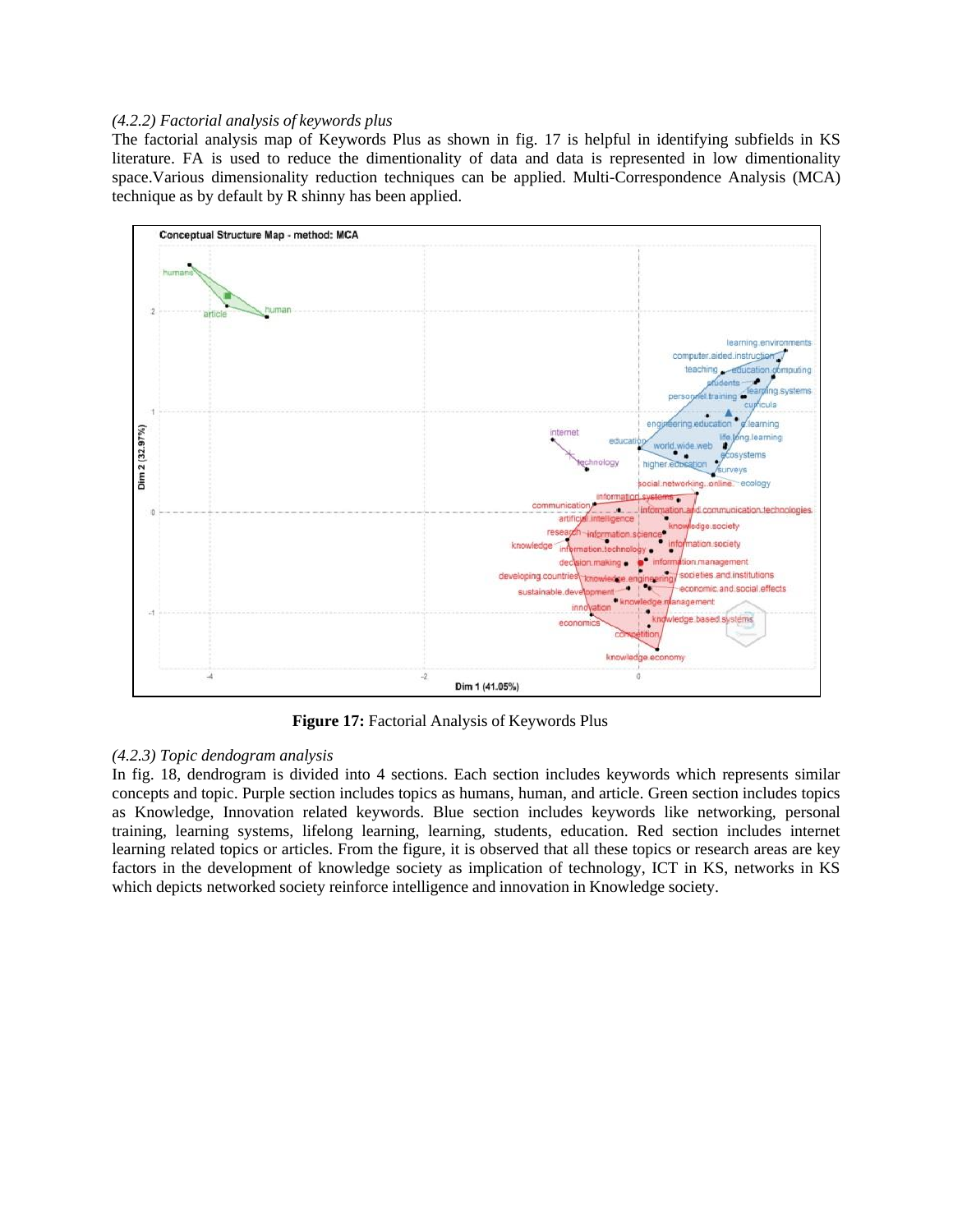

**Figure 18:** Topic Dendrogram analysis

# *(4.2.4) Co-occurrence of all the keywords on KS*

The network visualization of the "Knowledge society" literature is shown in fig. 19. Each circle or node represents the keywords and the circle sizes indicates the number of occurrences of keywords appeared in the literature. Taking the various dimensions of "Knowledge society" as analysis, five larger groups are identified and divided into 5 clusters with different colours assigned to the nodes viz. Red, green, blue, yellow and purple. The links connecting two circles stands for the multidimensional nature of the field. The cluster analysis results are being discussed below:

| <b>Cluster</b>   | <b>Colour</b> | <b>Discussion</b>                                                                                                                                                                                                                                                                                                                                                                                                   |
|------------------|---------------|---------------------------------------------------------------------------------------------------------------------------------------------------------------------------------------------------------------------------------------------------------------------------------------------------------------------------------------------------------------------------------------------------------------------|
| <b>Cluster 1</b> |               | with keywords Knowledge Society, knowledge, education or higher education,<br>etc. has the highest visibility in the network representing that the knowledge or<br>education especially higher education is facilitating economic growth and<br>societal change thus contributing to building knowledge societies.                                                                                                  |
| <b>Cluster 2</b> |               | with keywords E-learning, teaching, students, learning systems, etc. represent<br>that E-learning stimulates lifelong learning and fostering possible scenarios of a<br>knowledge society through advances in instructional tools for teaching and other<br>digital technologies.                                                                                                                                   |
| <b>Cluster 3</b> |               | with keywords Knowledge management, knowledge-based systems, knowledge<br>economy, etc. represent that Knowledge management and its related aspects are<br>playing a key role in the enhancement of knowledge societies. Knowledge<br>management system creates, captures, and shares both explicit and tacit<br>knowledge in the most efficient and reliable manner and hence contributes to<br>knowledge sharing. |
| <b>Cluster 4</b> |               | with keywords Sustainable development, skill, planning etc. represent that<br>sustainable development of society ensures proper planning and skills for<br>production and diffusion of educational, scientific, cultural materials and<br>preservation of the digital heritage. Libraries and other Information organizations<br>can play a significant role in this.                                               |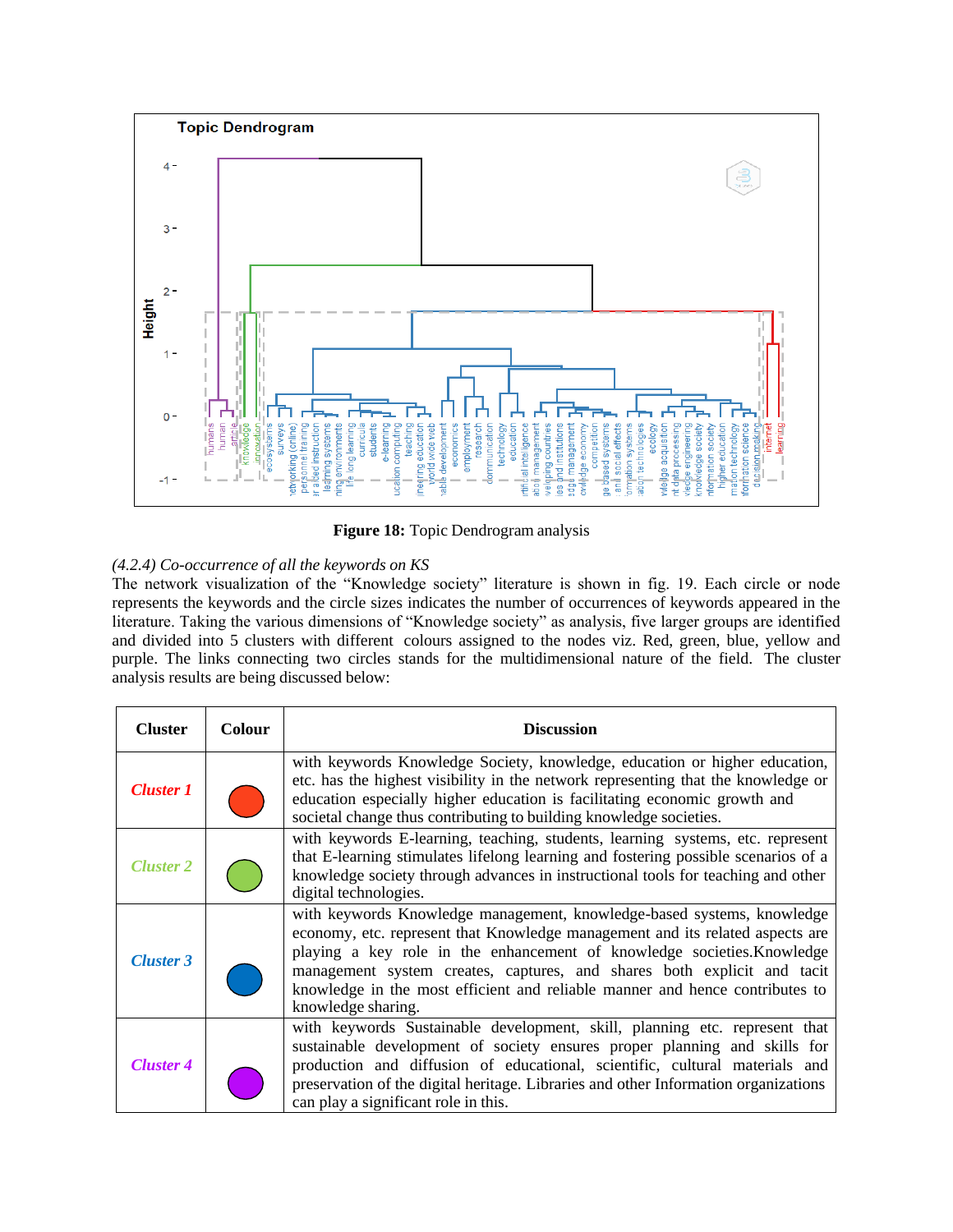| Cluster 5 |  | with keywords ICT, Information systems, Information services, etc. represent                                                                                                                                                                                                                                   |
|-----------|--|----------------------------------------------------------------------------------------------------------------------------------------------------------------------------------------------------------------------------------------------------------------------------------------------------------------|
|           |  | that ICT should be viewed as a discipline in education as well as pedagogical<br>instruments in the development of good educational services. Finally, these<br>technologies are more than just tools; they influence and alter our forms of<br>communication, as well as our thinking and creative processes. |
|           |  | Thus, the network of keywords delineated the different dimensions contributing<br>to the bridging of knowledge gap and enhancement of knowledge-based<br>societies.                                                                                                                                            |



**Figure 19.** Map of all the Keywords by VV

#### **Conclusion**

A scientomtetric analysis of Knowledge Society (KS) literature was conducted using the Scopus database. The findings of the study inferred the trends of 51 years (1970-2021) of KS research and interesting observations were made. The research study identified the publication and citation trends, most influential authors, countries, and sources where research is carried out on KS domain as well as their collaboration pattern and conceptual structure comprises of main topics or hot areas or topics of interest. Over time an appreciable continuous growth of KS research can be seen till 2013, followed by decline. However, citations shows increasing trend during this period. Publications tend to be communicated mainly through media such as journal articles (n=1686; 54.2%) which is found to be the most preferred communication media for KS research. that the most productive authors in terms of publications are Garcia-Penalvo, F.J., Stehr, No.Stehr,